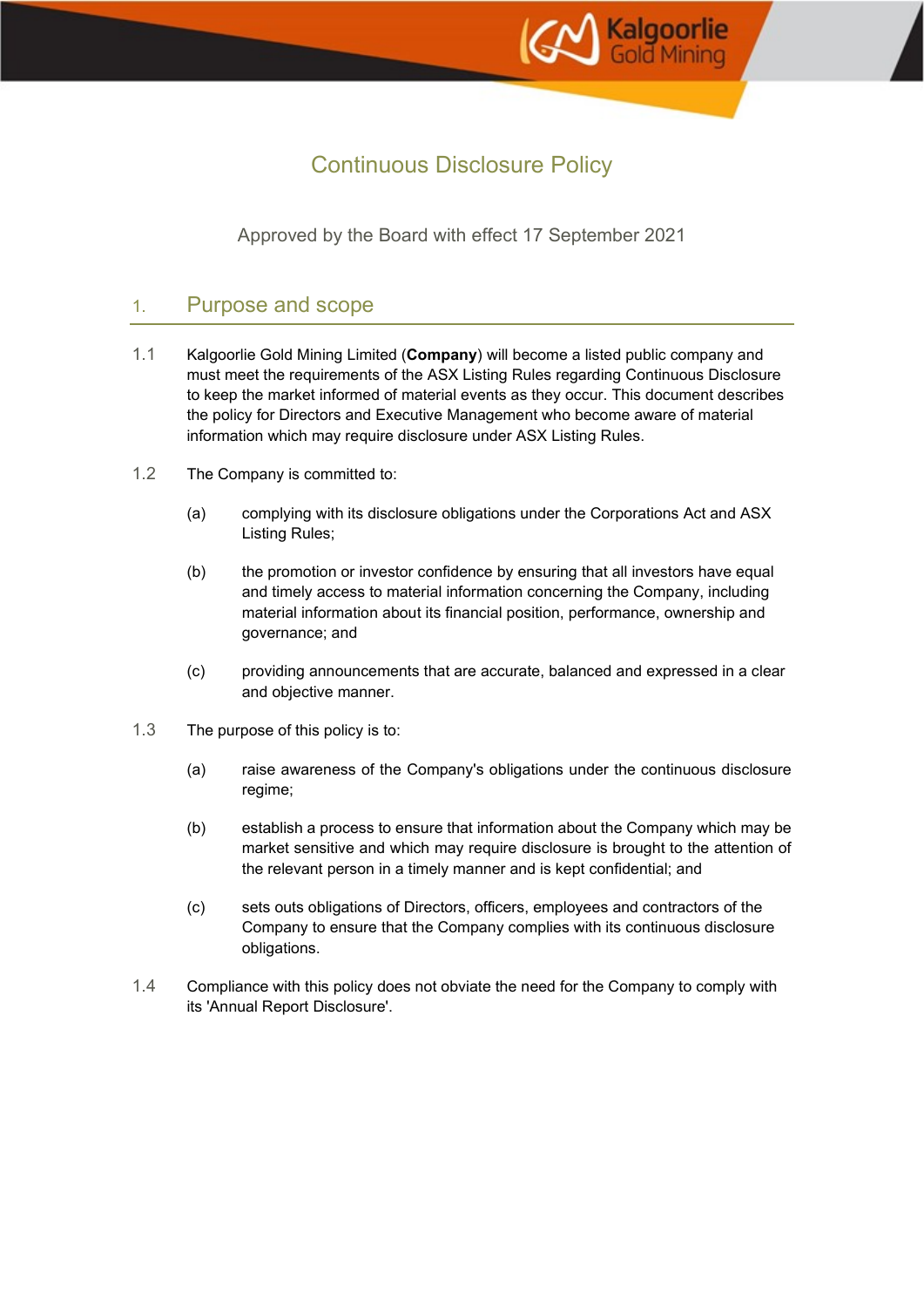

# 2. Responsibilities

#### 2.1 **Executive Management**

Executive management is responsible for:

- (a) understanding the continuous disclosure regulations; and
- (b) reporting potentially material information immediately to either the Company Secretary, the CEO or the Chair.
- 2.2 **Company Secretary**

The Company Secretary is responsible for:

- (a) liaising with the CEO and/or Chair on information supplied to determine if it needs to be disclosed under continuous disclosure regulations; and
- (b) reporting the material information to the market.

### 3. Policy

#### 3.1 **General**

- (a) Executive Management will make themselves aware of the continuous disclosure regulations in the ASX Listing Rules.
- (b) In the event that any member of management becomes aware of any fact or circumstance which may give rise to a requirement to disclose such information under the ASX Listing Rules, they will immediately inform either the Company Secretary, the CEO or the Chair.
- (c) Prior to disclosure, the Company Secretary, in conjunction with the CEO and/or the Chair, will review the information to enable a judgement as to the appropriate disclosure to be made.
- (d) If there is uncertainty over the requirement to comply with the continual disclosure requirements then the Company will seek external legal advice.
- (e) The Company, through the Company Secretary, will notify the market of any information it determines is required to be disclosed.
- (f) In accordance with ASX Listing Rules, the Company will immediately notify the market of information:
	- (i) concerning the Company that a reasonable person would expect to have a material effect on the price or value of the Company's securities; and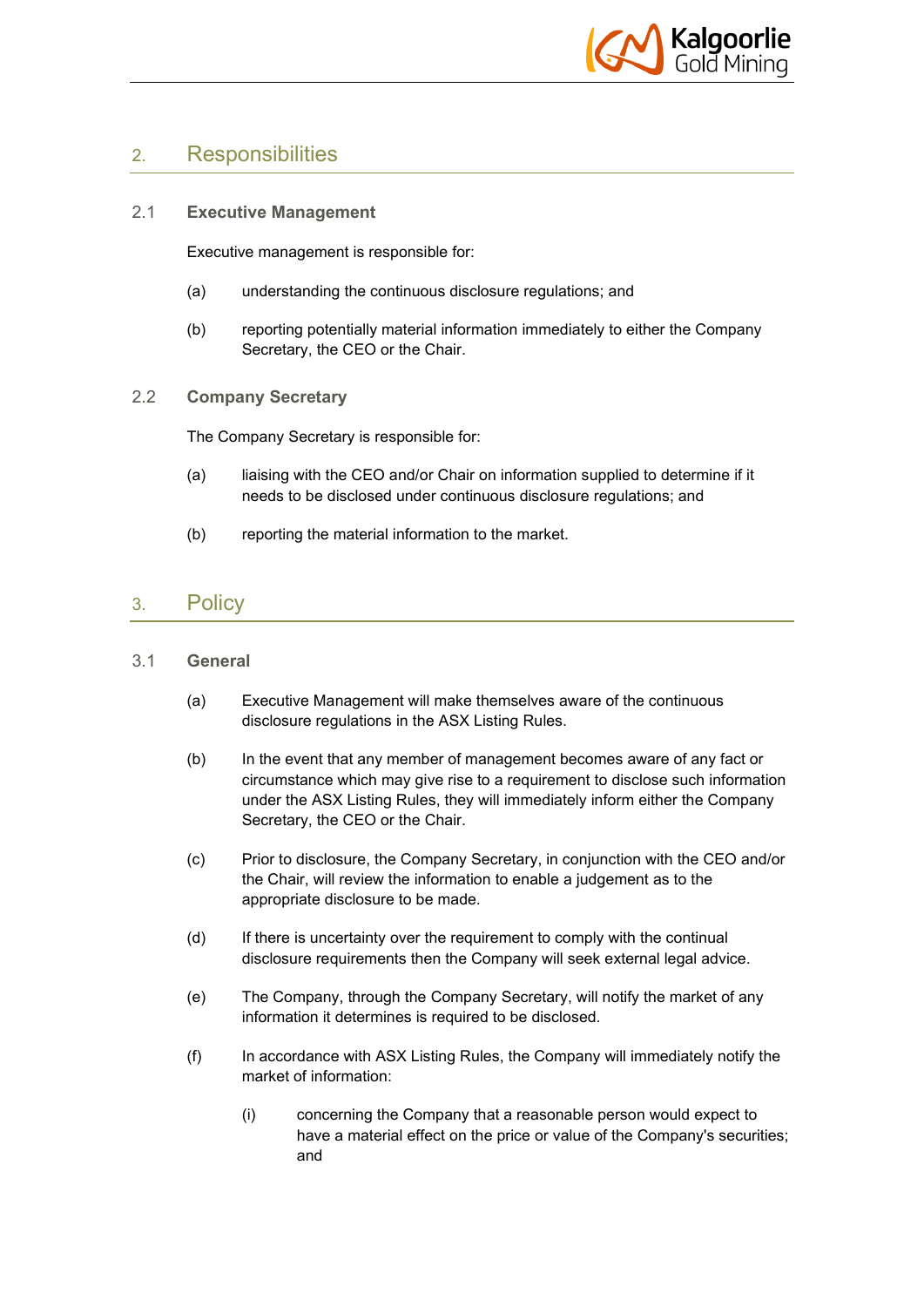

(ii) that would, or would be likely to, influence persons who commonly invest in securities in deciding whether to acquire or dispose of the Company's securities.

The only exception to this is where the ASX Listing Rules do not require such information to be disclosed.

(g) The Board must receive a copy of all material ASX announcements promptly after they have been made.

#### 3.2 **Internal notification and decision-making concerning the disclosure obligation**

The Board has designated the Company Secretary as the person responsible for overseeing and coordinating disclosure of information to the market as well as communicating with the relevant authorities. The Company Secretary will be responsible for ensuring that Company announcements are made in a timely manner, and will establish a vetting procedure to ensure that the announcements are factual and do not omit any material information.

The Company Secretary will also ensure that Company announcements are expressed in a clear and objective manner that allows investors to assess the impact of the information when making investment decisions.

To assist the Company Secretary fulfil the Company's disclosure requirements, executive staff are responsible for immediately communicating to the Company Secretary any possible continuous disclosure matter concerning the operations of the Company. Executive staff are responsible for ensuring that the information is provided to the Company Secretary as soon as they become aware of it and that it is factual and does not omit any material information. Executive staff will promptly respond to requests from the Company Secretary for further information concerning the possible continuous disclosure matter.

The Company Secretary, after consultation with the Chair and CEO, determines whether information should be disclosed to the market.

Before an announcement is released to ASX, the Company must ensure:

- (a) the Company Secretary has completed their review process; and
- (b) the announcement has been circulated to the Board for review; and
- (c) the Board has authorised the release of the announcement in writing.

#### 3.3 **Promoting and monitoring compliance**

The Company has a Continuous Disclosure Committee, comprising the following:

- (a) Company Secretary;
- (b) Chair or if unavailable, the Chair of the Audit and Risk Committee; and
- (c) CEO;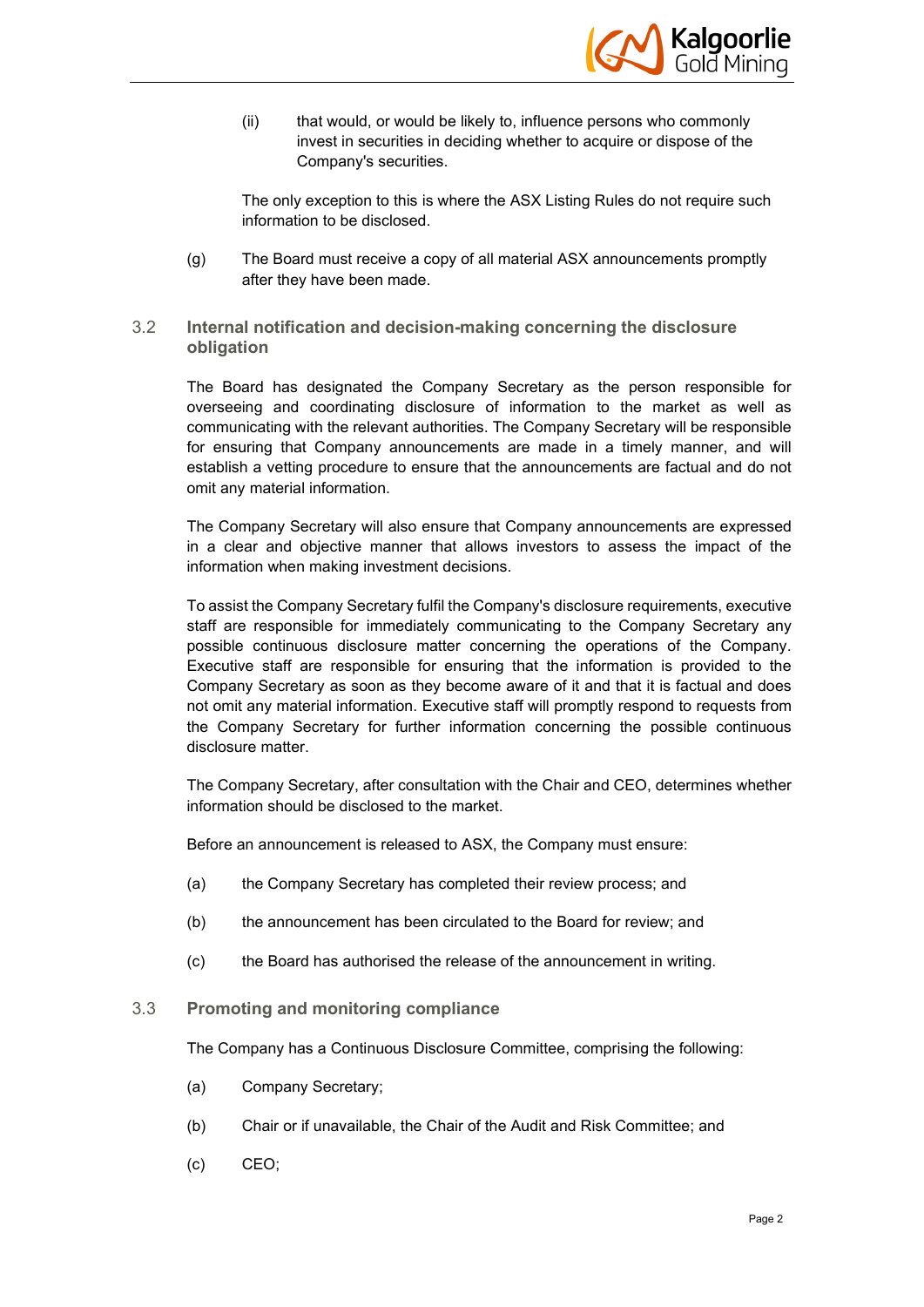

The purpose of the Continuous Disclosure Committee is to promote and monitor compliance with the Company's continuous disclosure obligations and to ensure that all employees are aware of this policy. In addition, the Continuous Disclosure Committee is responsible for ensuring that all staff are aware of the type of information that needs to be communicated and their obligation to communicate to the Company Secretary any possible continuous disclosure matter.

A meeting of the Committee may be convened from time to time to consider particular continuous disclosure issues.

As required, the Company Secretary is charged with monitoring compliance with this policy. As part of that monitoring, all major announcements to the market will be reviewed for compliance with this policy. All public announcements will also be audited for compliance. These compliance reviews will be reported to the Continuous Disclosure Committee as part of their regular review of compliance. Any possible non-compliance will be reported to the Board at its next meeting. The Company Secretary must notify both the Chair and the CEO at the earliest opportunity if he or she believes that a false market in the Company's securities either exists or has the possibility to exist.

#### 3.4 **Measures for seeking to avoid the emergence of a false market in the Company's securities**

The Company recognises that a false market in the Company's securities may result if the Company provides incomplete information to the market or if the Company fails to respond to market and media speculation that may, or may be likely to, have an impact on the price of the Company's securities.

While the Company does not, in general, respond to market speculation or rumours unless required to do so by law or other relevant bodies, the Company is committed to disclosing as much information as possible, without harming the Company, to a wide audience of investors through media releases of important milestones, including information that may not strictly be required under continuous disclosure requirements. Information given to the market will also be provided to investors through media releases.

Where appropriate, the Company will request a trading halt to prevent trading in the Company's securities by an inefficient and uninformed market until the Company can make an announcement to the market.

#### 3.5 **Safeguarding confidentiality of corporate information to avoid premature disclosure**

All employees are advised of the confidentiality of Company information. In addition, the Company imposes communication blackout periods for financial information between the end of financial reporting periods and the announcement of results to the market. To protect against inadvertent disclosure of price sensitive information, the Company does not hold meetings or briefings to discuss financial information with individual investors, institutional investors, analysts or media representatives during the communication blackout periods, unless such meetings or briefings are the subject of a specific announcement to the market.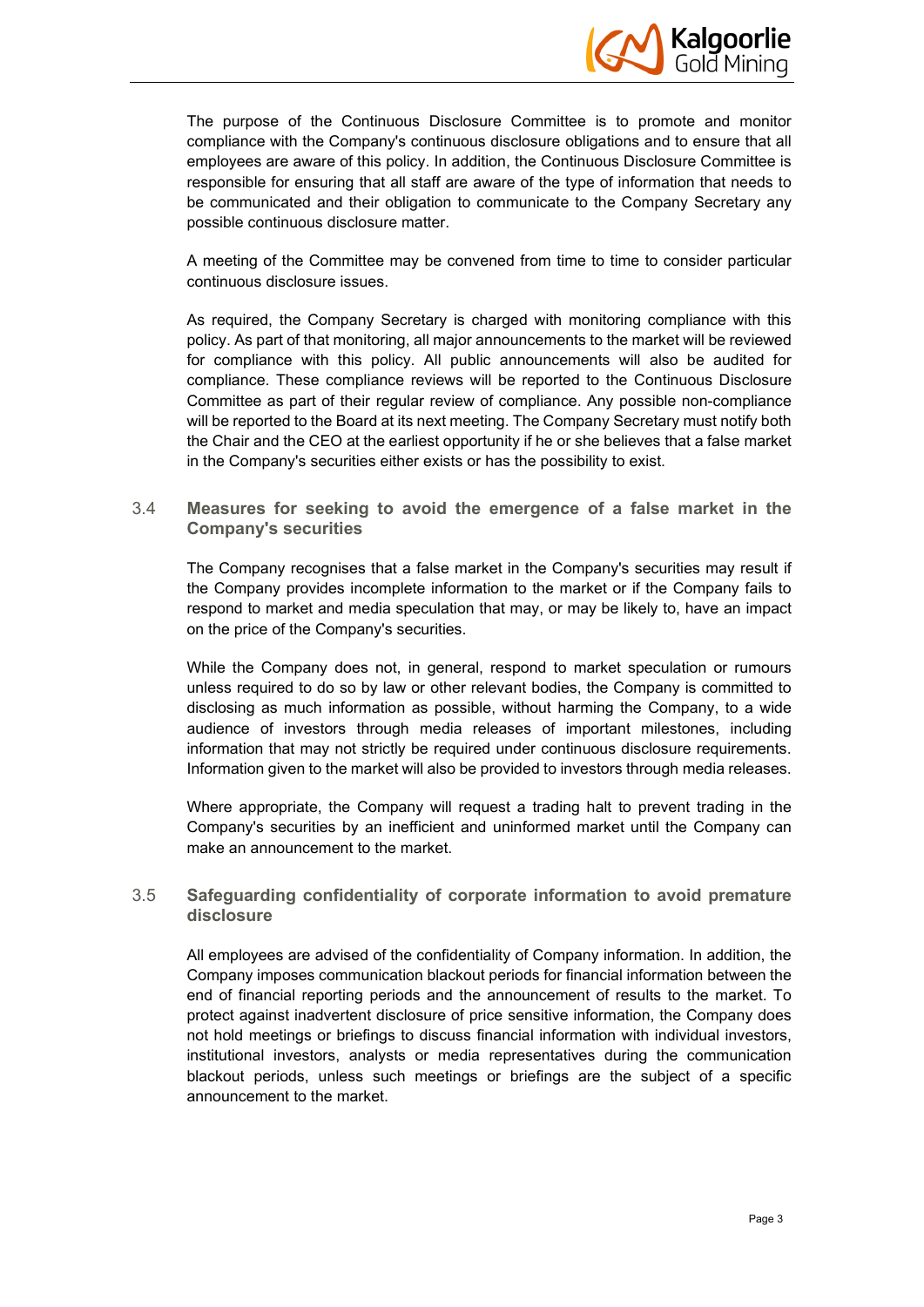

#### 3.6 **Media contact and comment**

The Board has designated the CEO or the Chair (where appropriate) to speak to the press on matters associated with the Company. In speaking to the press, the CEO or the Chair will not comment on price sensitive information that has not already been disclosed to the market, however, they may clarify previously released information. To assist in safeguarding against the inadvertent disclosure of price sensitive information, the CEO or the Chair will be informed of what the Company has previously disclosed to the market on any issue prior to briefing anyone outside the Company.

There will be times when Directors and employees will be approached by the media for public comment. On such occasions, the Director(s) or employee(s) should comply with the following:

- (a) refer the person to the CEO or the Chair of the Board as appropriate for comment;
- (b) refrain from disclosing any information, documents or other forms of data to the person without the prior consent of the CEO or the Chair of the Board; and
- (c) report the person who contacted the Director/employee, the reason (explicit or inferred) for the contact and a summary of any other relevant information as soon as possible to CEO or the Chair.
- 3.7 **External communications including analyst briefings and responses to shareholder questions**
	- (a) The Company discloses its financial and operational results to the market each year/halfyear/quarter as well as informing the market of other events throughout the year as they occur. Quarterly financial reports, media releases and AGM speeches are all lodged with the relevant authority. As all financial information is disclosed, the Company will only comment on factual errors in information and underlying assumptions when commenting on market analysts' financial projections, rather than commenting on the projections themselves.
	- (b) In addition to the above disclosures, the Company does conduct briefings and discussions with analysts and institutional investors. However, price sensitive information will not be discussed unless that particular information has been formally disclosed to the market via an announcement. Slides and investor presentations used in briefings will also be released immediately prior to the briefing to the market.
	- (c) After the conclusion of each briefing or discussion, it will be reviewed to determine whether any price sensitive information has been inadvertently disclosed. If any price sensitive information was disclosed, it will be announced immediately to the market.
	- (d) Similarly, when answering shareholder questions, price sensitive information will not be discussed unless that particular information has been formally disclosed to the market via an announcement.
	- (e) Where a question can only be answered by disclosing price sensitive information, the Company will decline to answer it or take it on notice and announce the information to the market prior to responding.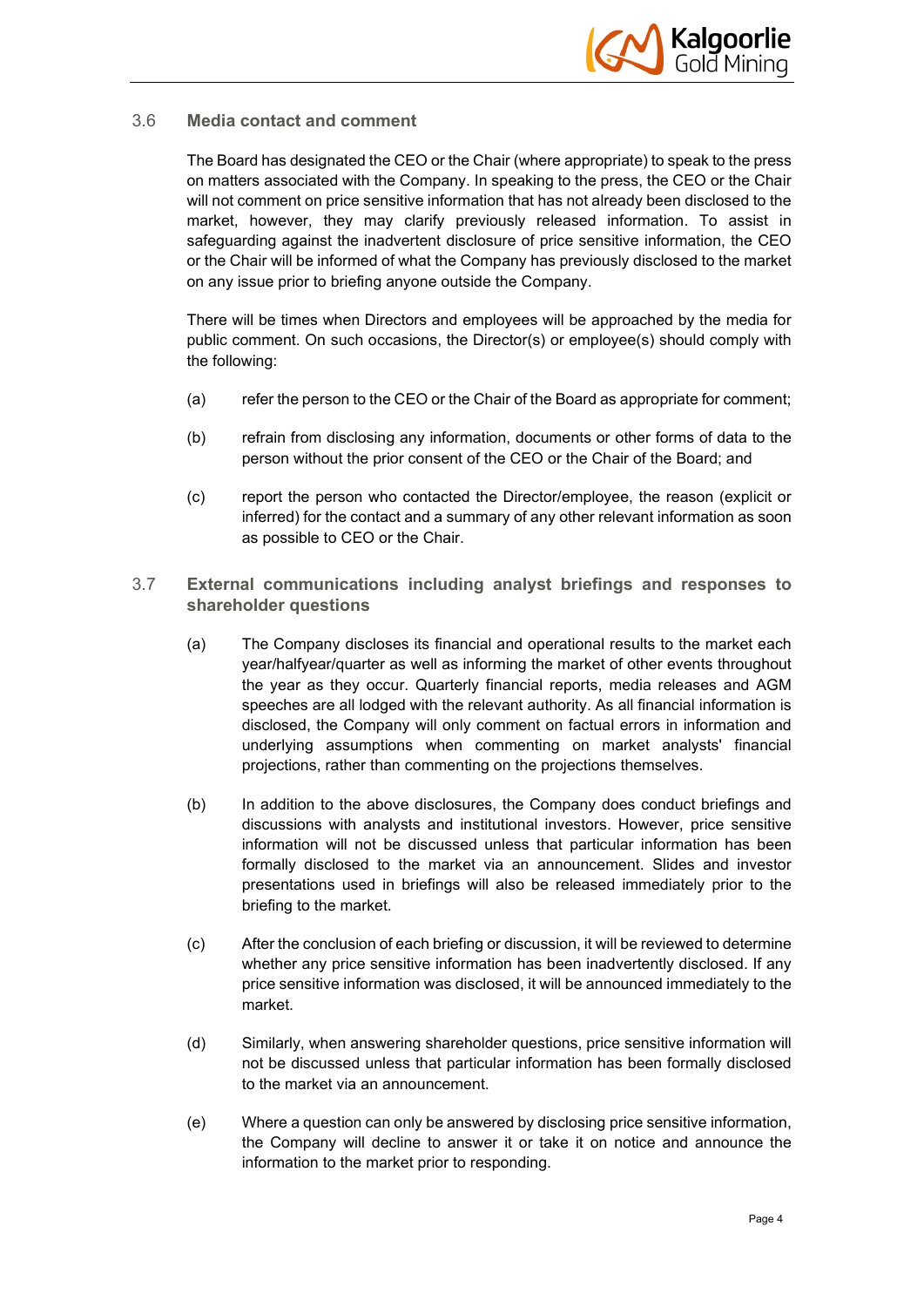

- (f) If any new price sensitive information is to be used in briefing media, institutional investors and analysts or in answering shareholder queries, written materials containing such information will be lodged with the relevant authority prior to the briefing commencing. These briefing materials may also include information that may not strictly be required under continuous disclosure requirements.
- (g) The Company is committed to the full and accurate reporting of its financial results. Consequently, when complying with its periodic disclosure requirements, the Company will provide commentary on its financial results. The purpose of the commentary will be to clarify and balance the information in the financial results.
- (h) This commentary will be delivered in a manner that is neutral, free from any bias and easy to understand. This may involve the provision of both positive and negative information about the Company that the Company believes is necessary to keep investors fully informed.
- (i) The Company respects the rights of its shareholders and to facilitate the effective exercise of those rights the Company is committed to:
	- (i) communicating effectively with shareholders;
	- (ii) giving shareholders ready access to balanced and understandable information about the Company and corporate proposals; and
	- (iii) making it easy for shareholders to participate in general meetings of the Company.
- 3.8 **Provision of information**
	- (a) The Company will communicate with shareholders in three main ways:
		- (i) through releases to the market;
		- (ii) through information provided directly to shareholders at general meetings of the Company; and
		- (iii) market releases.
	- (b) It is the Company's policy to comply with its continuous and periodic disclosure obligations. In accordance with the Company's continuous disclosure policy, unless exempted by the ASX Listing Rules, the Company will immediately notify the market of information:
		- (i) concerning the Company that a reasonable person would expect to have a material effect on the price or value of the Company's securities; and
		- (ii) that would, or would be likely to, influence persons who commonly invest in securities in deciding whether to acquire or dispose of the Company's securities.
	- (c) Where practicable the Company will also make available the opportunity for shareholders to participate in new and substantive investor presentations by dialin or live-stream or by uploading a transcript or recording of the presentation to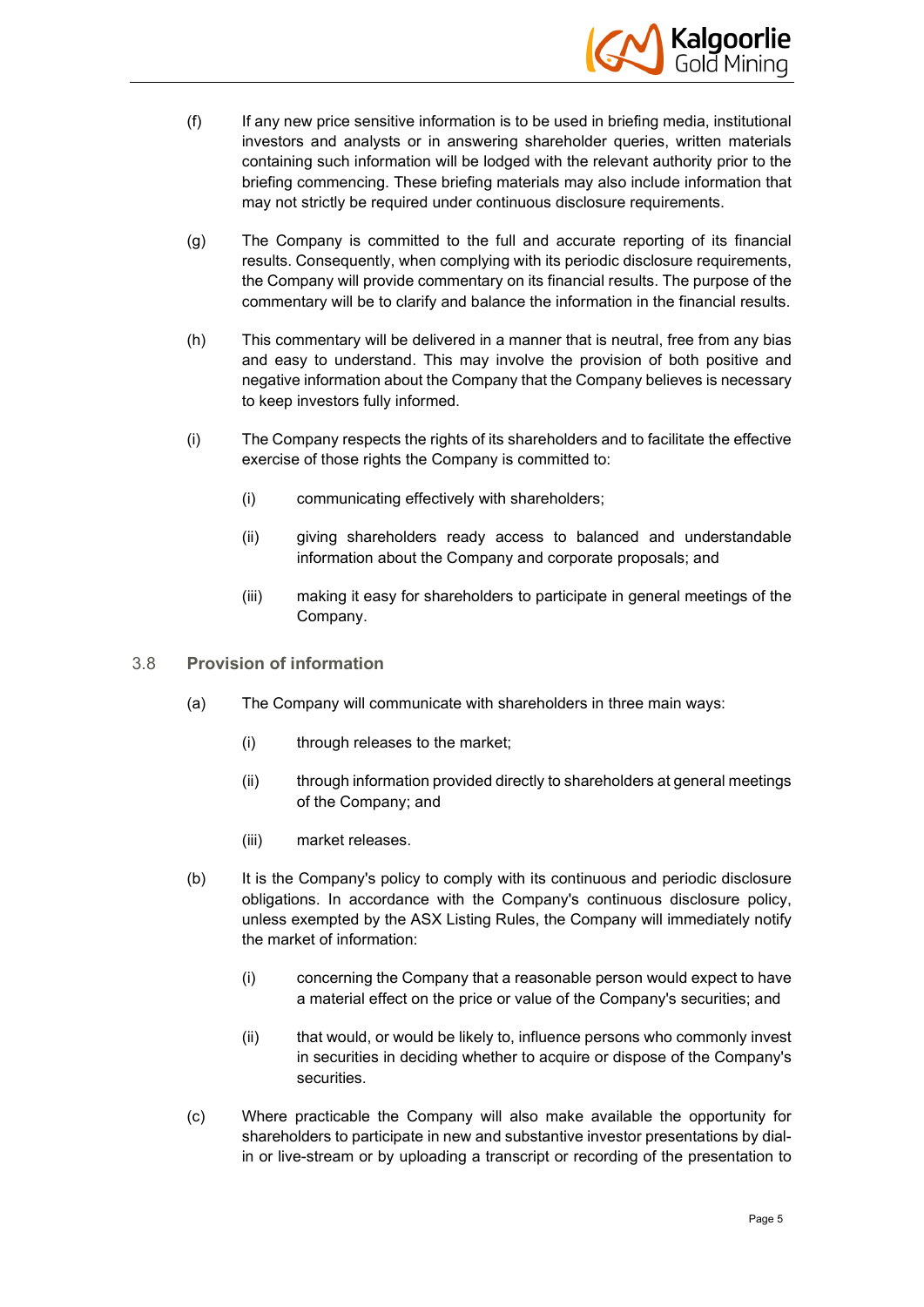

ASX subsequently. The Company is not required to make available presentations that do not contain new market sensitive information.

- (d) "Substantive" presentations include results presentations and the types of presentations given at annual general meetings, investor days or broker conferences.
- 3.9 **Provision of Information to the Board**

The Company Secretary is to ensure that a copy of all material market announcements is to be circulated to the Board as soon as is practicable after its release.

- 3.10 **Company website**
	- (a) The Company provides general information about the Company and its operations, details of the Company's corporate governance policies and procedures and information specifically targeted at keeping the Company's shareholders informed about the Company on its website.
	- (b) In particular, where appropriate, after confirmation of receipt by the relevant authority, the following will be posted to the website:
		- (i) relevant announcements made to the market;
		- (ii) media releases;
		- (iii) information provided to analysts or the media during briefings;
		- (iv) the full text of notices of meeting and explanatory material;
		- (v) information related to general meetings, including the Chair's address, speeches and voting results;
		- (vi) copies of press releases and announcements for the preceding year; and
		- (vii) copies of annual and half-yearly reports including financial statements for the preceding year.
	- (c) Where possible, the website will also be used for web-casting or teleconferencing analyst and media briefings as well as general meetings of the Company. Where the Company does web-cast the preceding events, and even where it is not possible to do so, a transcript or summary of the information discussed will be posted to the website.

#### 3.11 **Direct communications with shareholders**

(a) Throughout the year it may be appropriate for the Company to directly communicate with shareholders. For example, to give shareholders notice of general meetings or to update shareholders by way of a Chair's letter.